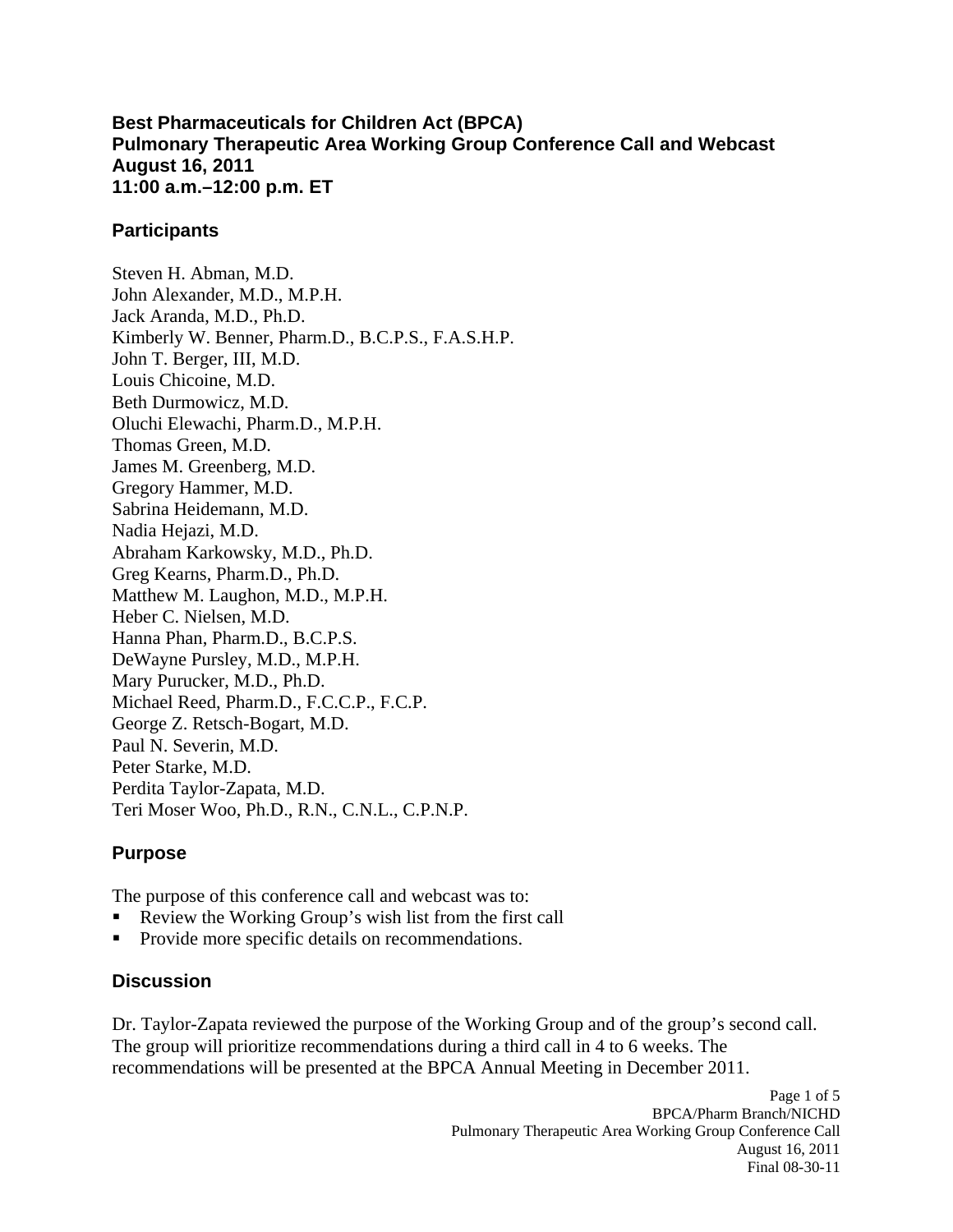She suggested that the group focus on the following issues:

- Describe the standard of care in the treatment of the therapeutic area.
- Describe the extent of the need to improve the quality of pharmacokinetics/ pharmacodynamics, efficacy, and safety studies for children being treated.

A table of discussion points was distributed before the call. Dr. Nielsen led the group's discussion of these points, noting that the group focused on three areas: (1) pulmonary hypertension; (2) cystic fibrosis; and (3) asthma, allergic lung disease, and croup. Dr. Nielsen asked Working Group members to identify their interest in one or more of these three areas and share their thoughts during the next conference call.

He suggested that the group discuss how these three areas relate to the following gaps, which were listed in the table of discussion points:

### **Pathophysiology, including biomarkers:**

- ٠ The group previously discussed the need for more discriminate biomarkers for underlying pathologies of primary pulmonary hypertension to help determine targeted therapies.
- In response to a question, Dr. Nielsen said that the discussion point referred to biomarkers of disease process, but biomarkers of efficacy would also be relevant.
- A U.S. Food and Drug Administration advisory committee agreed that the pulmonary vascular resistance index (PVRI) was an acceptable biomarker for sildenafil. The biomarker has been validated in adults and correlates with the walk distance test.
- **•** Dr. Nielsen asked whether more studies were needed to validate PVRI in young children. It was noted that more data are needed about changes in the natural course of the disease rather than changes in a surrogate marker like PVRI.
- ٠ Dr. Hammer noted that some plasma biomarkers have been correlated with pulmonary hypertension therapy in adults, but these biomarkers have not been validated in children. A 2010 article in the journal *Biomarkers* looked at biomarkers such as plasma concentration of matrix metalloproteinase-2 and other molecules. The researchers found a correlation between some biomarkers and response to therapy related to tissue remodeling.
- **PVRI** was correlated with three classes of drugs. It is unlikely that biomarkers that have not been validated can be used to change labeling.
- A recent publication suggests that endothelin-1 correlates with severity of pulmonary hypertension in congenital and diaphragmatic hernia.
- Dr. Nielsen identified two issues: (1) testing available drugs for approval in children and (2) finding biomarkers that can determine what drugs are appropriate treatments for diseases in children. The group needs to address both issues.
- Dr. Nielsen asked the group to suggest drugs that are well studied in adults but not in children.
- **•** Dr. Greenberg said that neonatologists encounter pulmonary hypertension associated with meconium aspiration, congenital malformations, and bronchopulmonary dysplasia (BPD). Infants are frequently exposed to drugs, such as flolan, milrinone, and sildenafil, that have not been studied in neonates. The Prematurity and Respiratory Outcomes Program (PROP), supported by the National Heart, Lung, and Blood Institute, is studying drug exposure in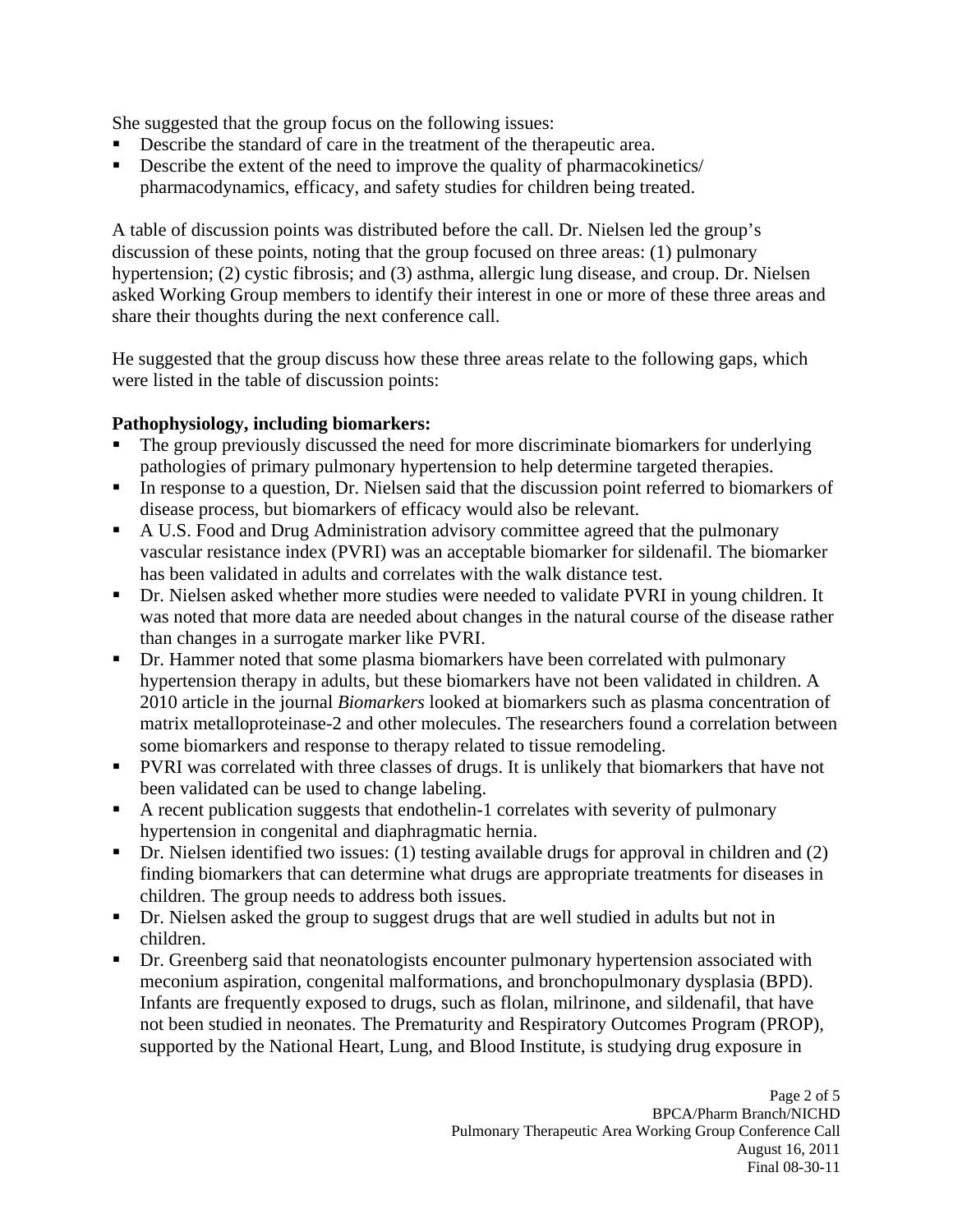BPD to identify biomarkers that predict outcomes. The PROP has avoided pulmonary hypertension in association with BPD.

- **Dr.** Nielsen agreed that there is a lack of understanding about how these drugs work in neonates. The PROP may collect data that could be mined. Existing studies are collecting data on neonates, and the data could be used to examine efficacy and biomarkers.
- ٠ Dr. Berger noted that data are lacking for pulmonary hypertension in children who have a congenital heart disease repair, bone marrow or stem cell transplants, and chromosomal abnormalities or dysmorphic syndromes.

## **Epidemiology/prevalence:**

- ٠ The group previously identified two issues: (1) the number of children who need long-term therapy and (2) the number of children whose pulmonary hypertension resolves with or without therapy.
- Dr. Berger noted that many issues surrounding pulmonary hypertension in premature infants are unknown. A data registry or a long-term, multicenter study would be important.
- Dr. Nielsen asked whether these issues should also be studied in older children. Dr. Berger said that long-term, multicenter data are lacking for all of the pediatric populations with pulmonary hypertension. Data have been collected in England, but the data are crosssectional, not longitudinal.
- Dr. Nielsen suggested that studies of drugs to treat pulmonary hypertension in children could be built onto a long-term study.
- **•** Dr. Pursley said that most unlabeled nitric oxide use is unrelated to pulmonary hypertension. Dr. Nielsen noted that a National Institutes of Health consensus meeting on the use of nitric oxide to prevent BPD found that there are no data on gender, race, and other characteristics that could be used to determine risk factors. Because BPD leads to pulmonary hypertension, the use of nitric oxide to prevent BPD is relevant to the group.

### **Outcomes—biomarkers of treatment effect:**

 Dr. Retsch-Bogart suggested examining genetic factors related to drug allergies in cystic fibrosis. Beta-lactams, especially fluoroquinolones, are the main source of reactions. Dr. Retsch-Bogart identified cystic fibrosis as his area of interest and said he would discuss this issue with an allergist at his institution.

### **Drug safety studies:**

- ٠ Dr. Nielsen noted that the group previously discussed drug safety studies related to pulmonary hypertension. More information is needed about drugs used in the neonatal intensive care unit (NICU).
- Dr. Severin said that medical countermeasures against exposures to chemical or biological agents should be studied in children. Strategic national stockpiles only have adult autoinjectors. Autoinjectors should be designed for children, and information about dosing, needle size, and safety is needed.

### **Formulations/drug delivery:**

 Dr. Nielsen asked whether intravenous (IV) formulations were needed for drugs other than sildenafil.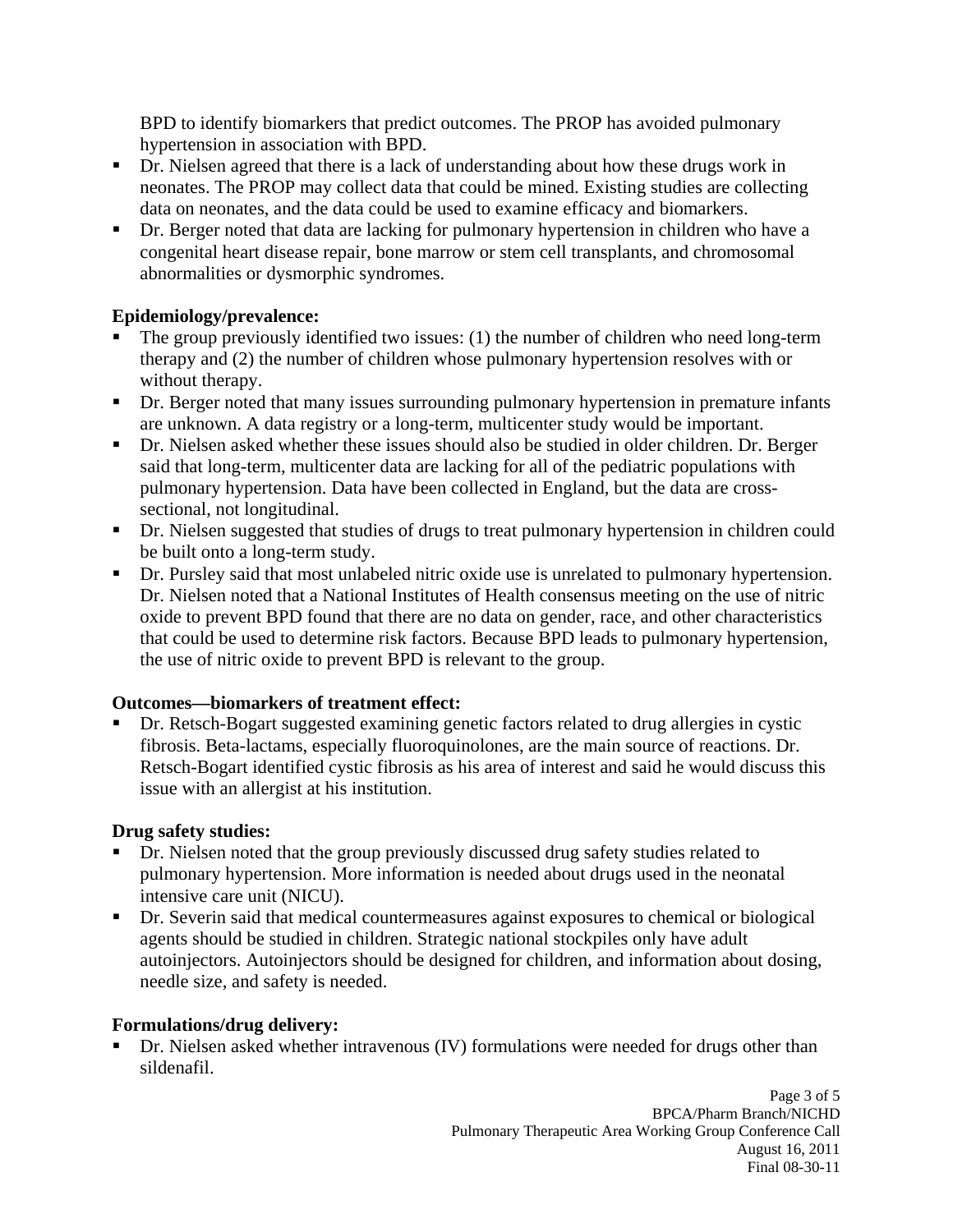- IV endothelin receptor antagonists are not yet approved for use in adults, but these drugs should be explored for use in the ICU or NICU setting.
- **Aerosolized pulmonary vasodilators used to treat pulmonary hypertension have not been** adequately studied in children. Dr. Benner said she would work on this area.
- **More information is needed about aerosolized anti-inflammatory drugs used to treat** interstitial lung disease.
- **•** Dr. Retsch-Bogart said that high-efficiency nebulizers are being developed for new antibiotic formulations. Studies of dose and deposition in younger children are lacking.
- Dr. Nielsen added that some younger children do not willingly inhale medication. It is important to differentiate between younger and older children.

## **Novel agents:**

- Dr. Nielsen noted that developing novel agents is much more expensive than targeting existing drugs for pediatric uses. In the category of novel agents, the group could consider new treatments that are being developed in adults and need testing in children.
- $\blacksquare$ It was noted that nitric oxide never would have been approved in children based on adult data. Pulmonary hypertension may differ in children and adults, and some treatments should be tried in children very early on. Drugs that impair alveolarization could cause adverse effects in infants.
- **•** Dr. Nielsen discussed novel agents that are being used to alter vascular development in the eye. An important part of BPD is vascular remodeling. Some of these ocular therapies could be evaluated for treatment of pulmonary hypertension.

## **Treatment alternatives:**

 Dr. Retsch-Bogart noted that more anti-inflammatory therapies for cystic fibrosis are needed. Treatments for chronic obstructive pulmonary disease, such as phosphodiesteraseantagonists, might be applied to cystic fibrosis. Drs. Retsch-Bogart and Abman will discuss this issue.

# **Drug toxicities:**

- **•** Dr. Greenberg said that there is a need to understand the long-term toxicity of sildenafil.
- **•** Dr. Nielsen added that information about the long-term use of albuterol in premature infants is also needed.
- Data about long-term toxicity are lacking for many drugs used to treat pulmonary hypertension and asthma.
- **•** Dr. Retsch-Bogart added that drug tolerance and response may change over time.

# **Cross-cutting issues:**

- The lung-blood interface, sickle cell disease, and bone marrow transplants were mentioned as possible cross-cutting issues.
- Even though patients with sickle cell disease may have elevated tricuspid regurgitant jets, they may not have cardiovascular disease. Dr. Nielsen said that this issue was related to the need for biomarkers for pulmonary hypertension.